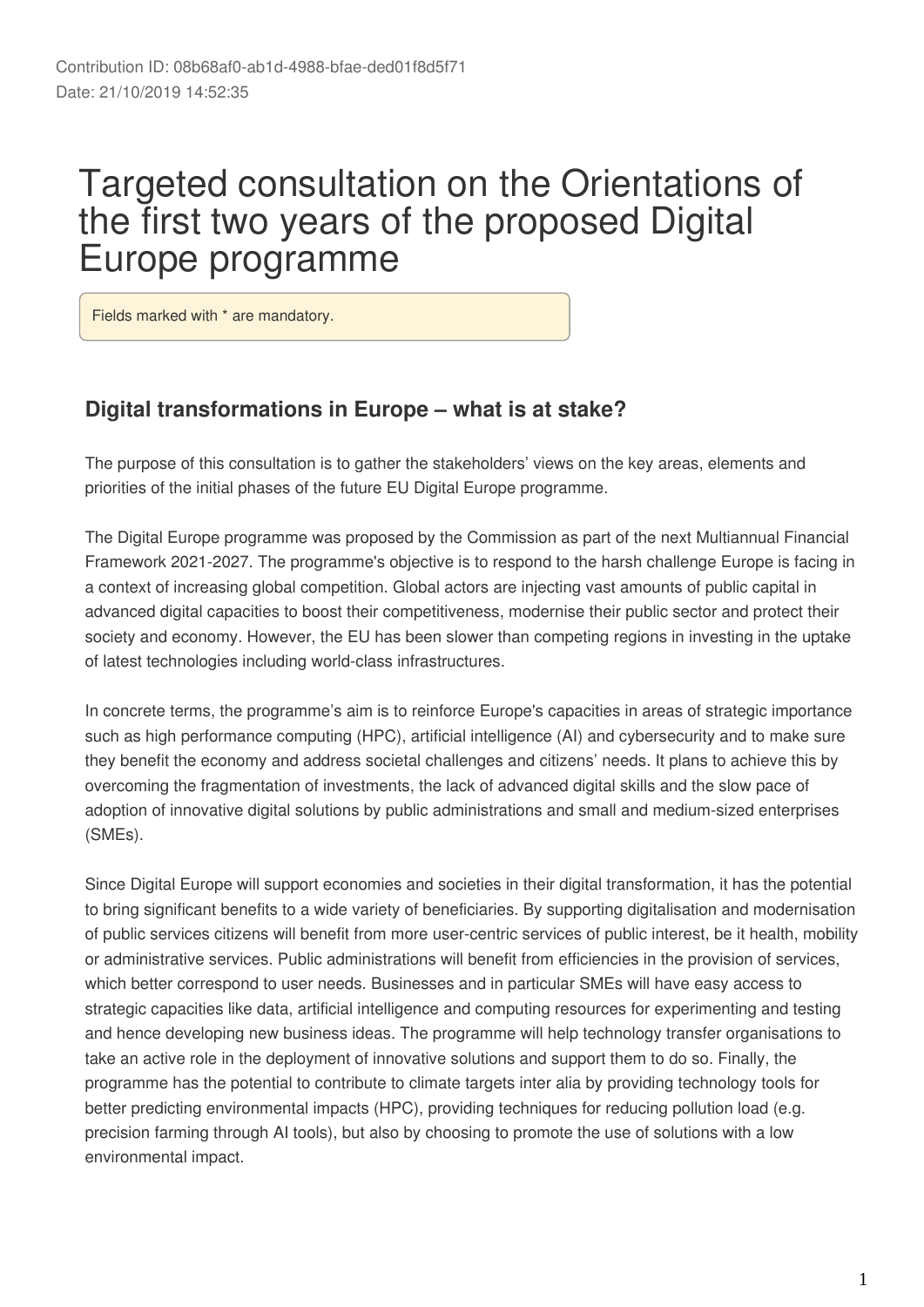This consultation focusses specifically on priorities for the first two years of the Digital Europe programme (2021-2022). We expect public authorities, especially at local level to be interested in this consultation, as well as industry, especially SMEs, but also any citizen who feels involved in the digital transformation.

You will find the Commission proposal for the Digital Europe programme [here](https://eur-lex.europa.eu/legal-content/EN/TXT/?uri=COM%3A2018%3A434%3AFIN). You will also find the Digital Europe programme draft Orientations for 2021-2022 [here.](https://ec.europa.eu/newsroom/dae/document.cfm?doc_id=61102)

The privacy statement is available [here.](https://ec.europa.eu/newsroom/dae/document.cfm?doc_id=61533)

Thank you for your contribution!

# About you

- I am giving my contribution as **\***
	- **C** Academic/research institution
	- Business association
	- C Company/business organisation
	- Consumer organisation
	- **EU** citizen
	- **Environmental organisation**
	- <sup>O</sup> Non-governmental organisation
	- **Public authority**
	- **Trade union**
	- Non-EU citizen
	- O Other

### First name **\***

*40 character(s) maximum*

Paul

#### Surname **\***

*80 character(s) maximum*

De Raeve

### Email (this won't be published) **\***

*80 character(s) maximum*

efn@efn.be

#### Organisation name **\***

*255 character(s) maximum*

#### European Federation of Nurses Associations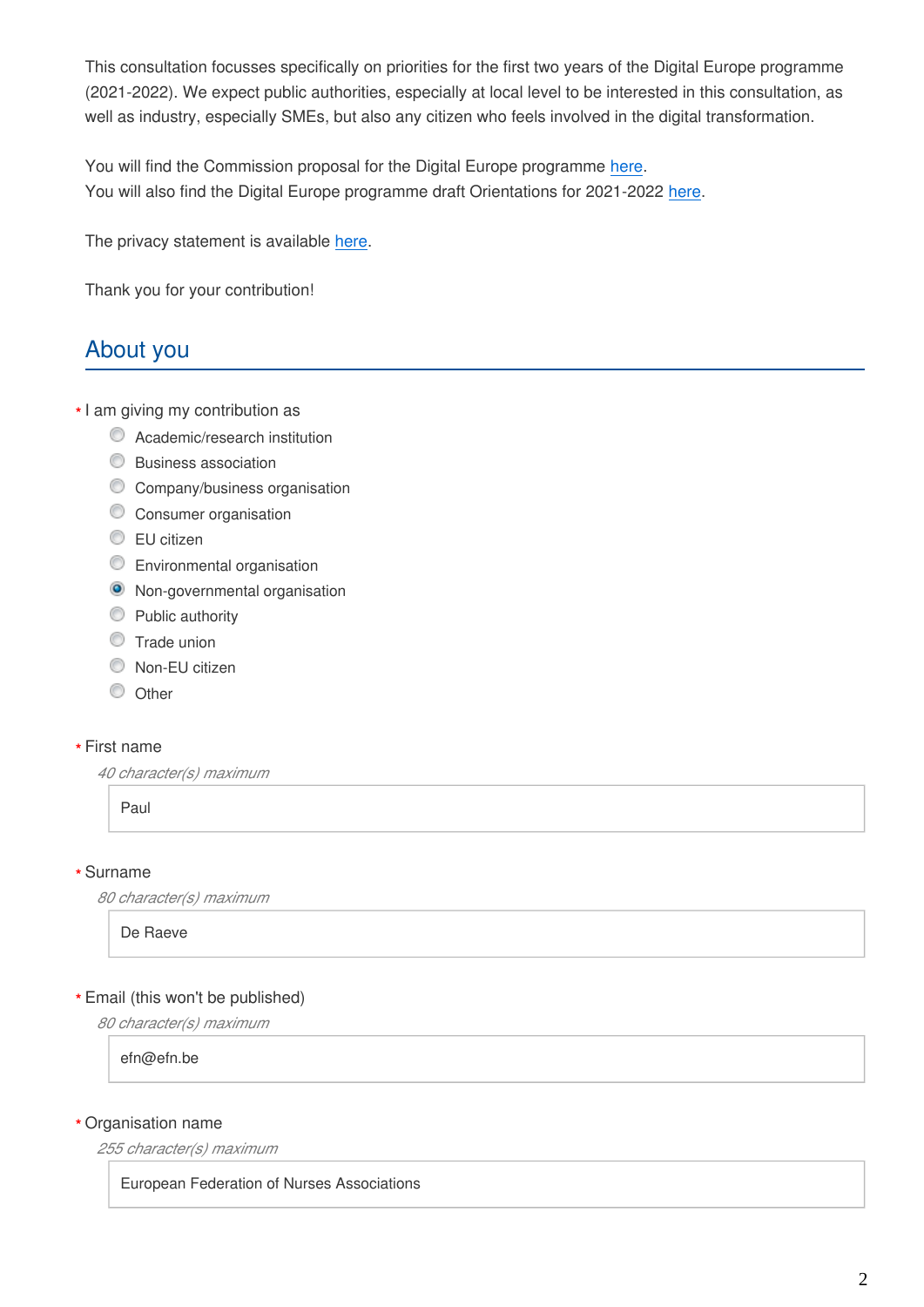- Organisation size **\***
	- **O** Micro (1 to 9 employees)
	- Small (10 to 49 employees)
	- Medium (50 to 249 employees)
	- Large (250 employees or more)
- Country of origin **\***

Please add your contry of origin, or that of your organisation.

- C Austria
- <sup>O</sup> Belgium
- Bulgaria
- Croatia
- Cyprus
- Czech Republic
- **Denmark**
- **Estonia**
- **Einland**
- **E**rance
- **Germany**
- C Greece
- **Hungary**
- **O** Ireland
- $\circ$  Italy
- **C** Latvia
- **C** Lithuania
- **C** Luxembourg
- **Malta**
- **Netherlands**
- C Poland
- **Portugal**
- C Romania
- Slovak Republic
- **Slovenia**
- Spain
- **Sweden**
- United Kingdom
- EEA country
- $\circledcirc$  Other

#### Transparency register number

#### *255 character(s) maximum*

Check if your organisation is on the transparency register. It's a voluntary database for organisations seeking to influence EU decisionmaking.

#### 87872442953-08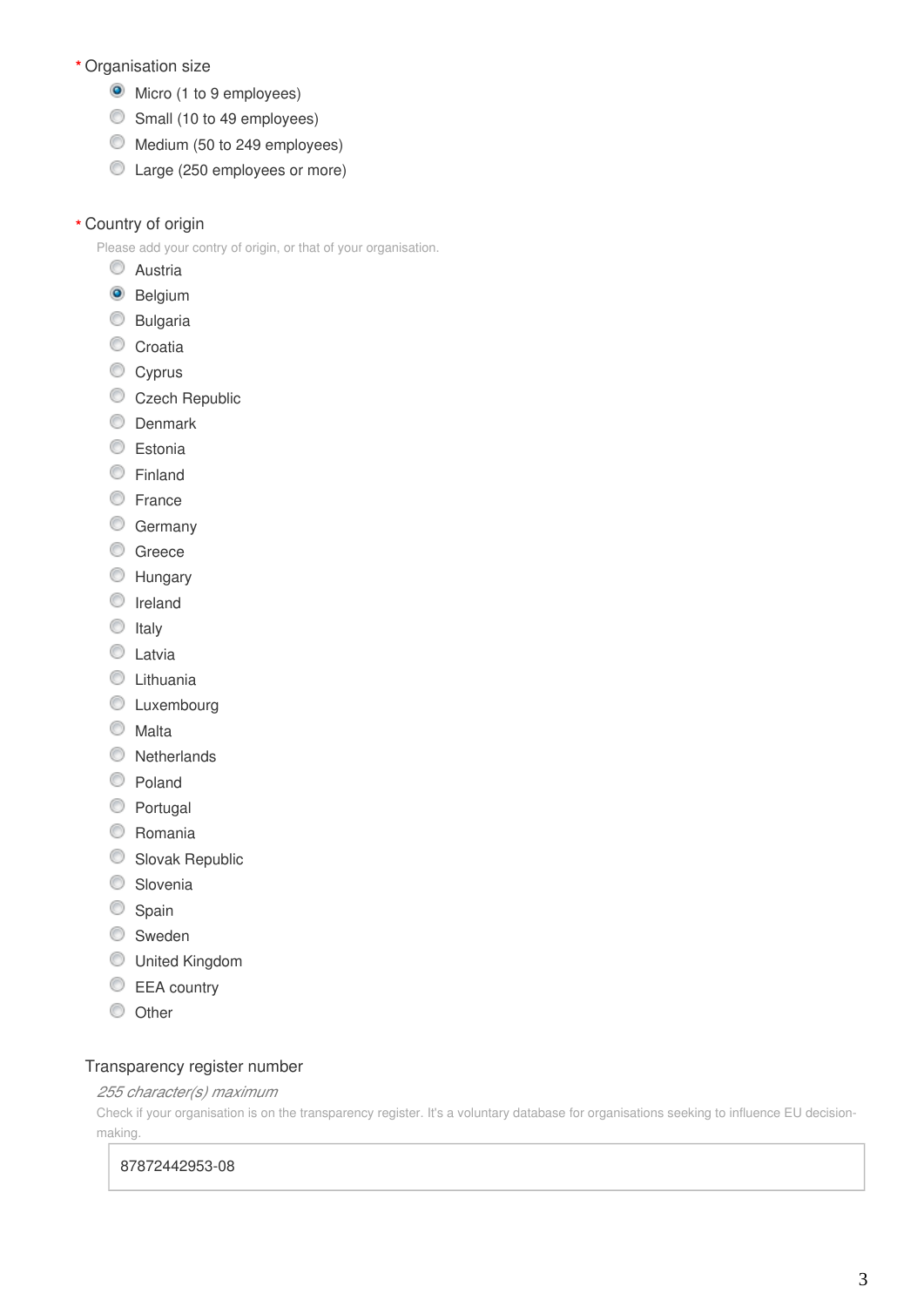$\blacksquare$  I agree to the processing of my personal data in accordance with the [privacy statement.](https://ec.europa.eu/newsroom/dae/document.cfm?doc_id=61533) (This is necessary to participate in the survey.)

### Publication privacy settings **\***

### **Anonymous**

Only your type of respondent, country of origin and contribution will be published. All other personal details (name, organisation name and size, transparency register number) will not be published.

### **Public**

Your personal details (name, organisation name and size, transparency register number, country of origin) will be published with your contribution.

# High Performance Computing

The computing and data needs of European scientists and industry do not currently match the computation capabilities available in the EU. This situation may create problems related to privacy, data protection, commercial trade secrets or ownership of data. In addition, Europe consumes about 29% of HPC resources worldwide today, but the EU industry provides only ~5% of such resources.

Digital Europe's overarching strategic objective for High Performance Computing (HPC) is to develop, deploy and maintain in the EU an integrated world-class exascale and post–exascale supercomputing and data infrastructure, including the integration of quantum computing technologies, and to develop and support a highly competitive and innovative HPC ecosystem. This will drive innovation in the digital economy and help ensure the digital autonomy of Europe.

See pp. 7-8 of the [draft Orientations document.](https://ec.europa.eu/newsroom/dae/document.cfm?doc_id=61102)

The following main actions are foreseen for the first two years of the programme:

- Towards exascale supercomputing: involves acquiring and deploying new supercomputing capabilities, notably the precursors to exascale, several petascale EuroHPC supercomputers and one exascale EuroHPC supercomputer.
- Ensuring the widest access to HPC infrastructure: will include the definition of the conditions for European-wide access to HPC resources, the federation of national and European HPC and of data resources into a common platform and horizontal HPC-based services for industry, academia and public sector.
- Building capabilities: applications development and widening the use of HPC, by developing and supporting the ecosystem for user communities, networking HPC competence centres between participating states and through training and education activities.

Do you agree that the actions set out above identify the right priorities to addresses this strategically important sector?

|                      | Completely | Partially | Partially | Completely | No      |
|----------------------|------------|-----------|-----------|------------|---------|
|                      | agree      | agree     | disagree  | disagree   | opinion |
| * Please<br>evaluate |            |           |           |            | C       |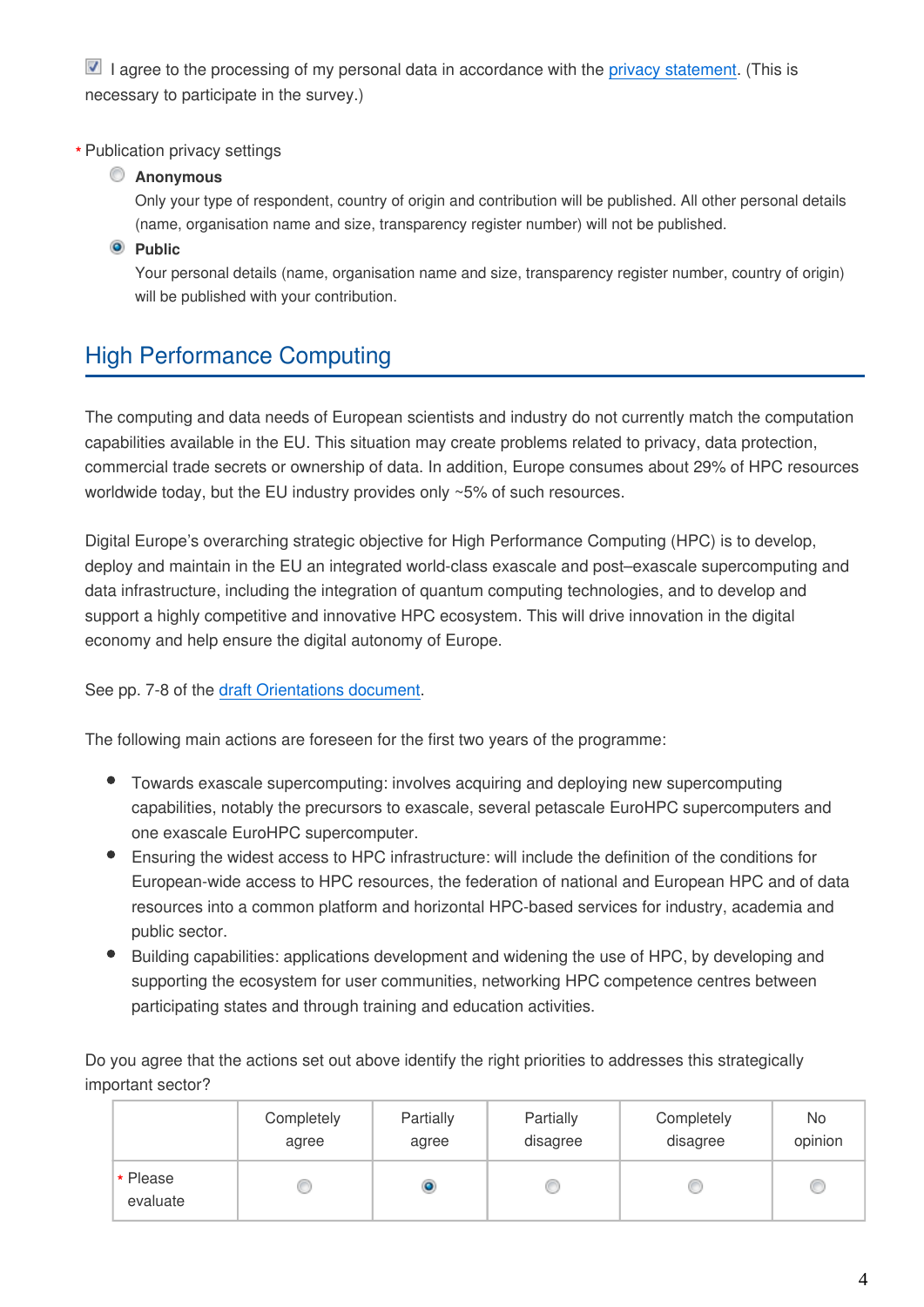Do you agree that the EU should support Member States in improving the existing supercomputing capacities?

|                      | Completely | Partially | Partially | Completely | No      |
|----------------------|------------|-----------|-----------|------------|---------|
|                      | agree      | agree     | disagree  | disagree   | opinion |
| * Please<br>evaluate |            | ۱         |           |            | C       |

Are you/is your organisation interested in investing in this area or otherwise directly involved? **\***

Yes

 $\odot$  No.

Which of the following main areas would you be interested to invest and/or be involved in and why? **\***

- **Building infrastructure capabilitites in Europe**
- **E** Access to supercomputing
- $\Box$  Capacity building
- **Other**

Reasons for the selected action(s) (including 'other')

Capacity building and scaling up of 3 million nurses in membership of EFN, through 36 National Nurses Association. It is key to upscale nurses and build their capacity frontline

Which activities are necessary to facilitate innovation by using European Supercomputing Infrastructure for industry (including SMEs), and why?

Continuity of care and sustainability of the health sector depends on it!

Which actions are necessary to help public bodies/users profit from the European Supercomputing Infrastructure – and why?

For the nursing profession, the development of clinical pathways and direct feedback (AI) on achieved outcomes.

# Artificial Intelligence

Artificial intelligence (AI) has become an area of strategic importance and a key driver of economic development. It can bring solutions to many societal challenges from treating diseases to minimising the environmental impact of farming. However, socio-economic, legal and ethical impacts have to be carefully addressed.

It is essential to join forces in the European Union to stay at the forefront of this technological revolution, to ensure competitiveness and to shape the conditions for its development and use (ensuring respect of European values).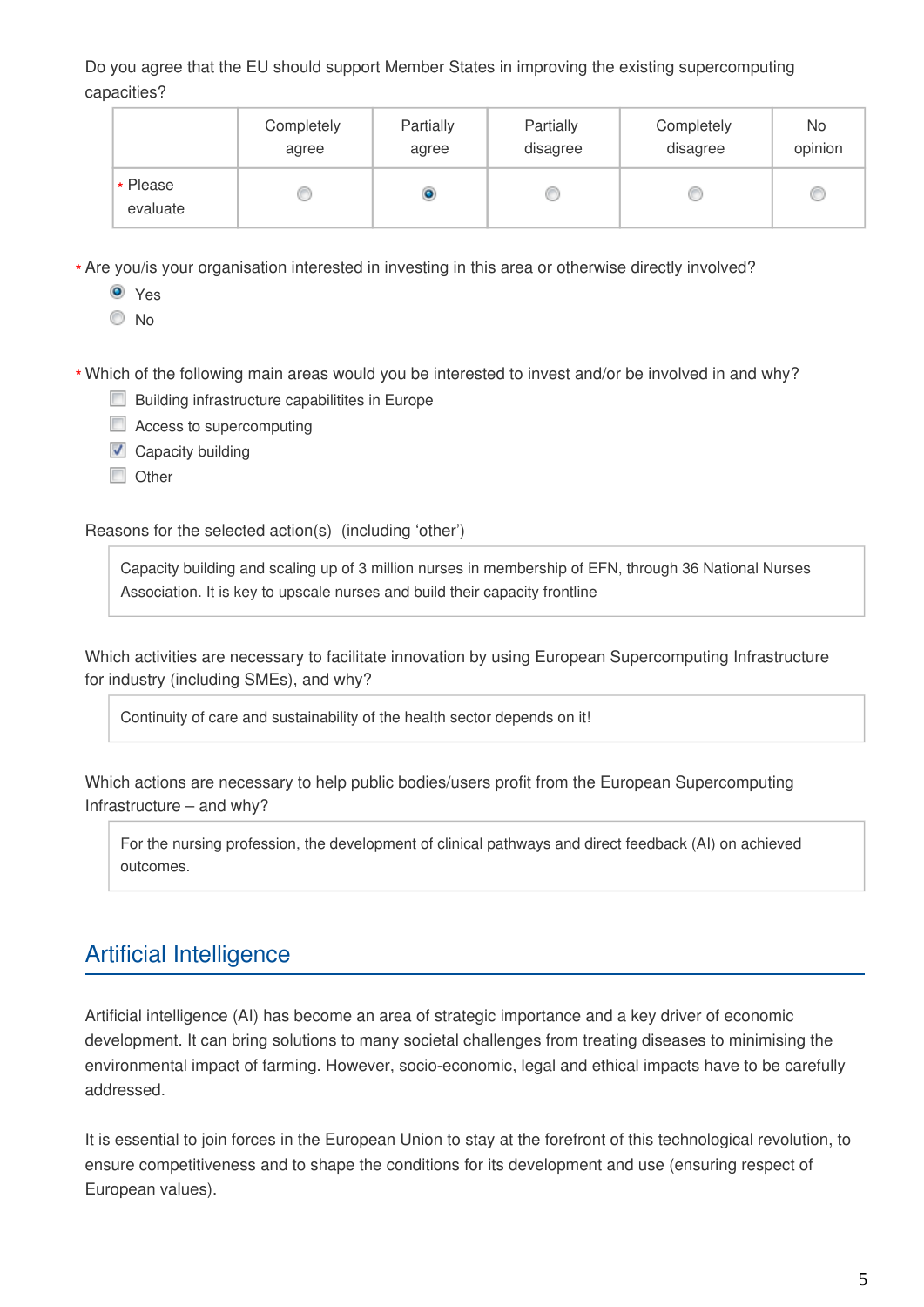The aim, in the Digital Europe programme is to build capacity in artificial intelligence (AI), in line with the Communication on Artificial Intelligence for Europe and the Coordinated Plan on Artificial Intelligence. To this end, it is foreseen that the first two years of the programme will focus on deploying an infrastructure which offers access to AI tools and components and data resources, as well as reference testing and experiment facilities in some prioritised application sectors.

### See pp. 9-10 of the [draft Orientations document.](https://ec.europa.eu/newsroom/dae/document.cfm?doc_id=61102)

The proposed priorities for the first couple of years are the following:

- establishing EU-wide common data spaces providing access to data for AI, building on data from the public and the private sector. The aim is to support the emergence of European data spaces identified for industrial/societal priorities, including through trustworthy industrial and personal data platforms to exchange verified data, and to make a critical mass of high value public sector data sets accessible and fit for AI applications and use in concrete large-scale test cases. During the first two years the programme will focus on the creation of EU wide data spaces for health (including the pooling of medical images and human genome data), environmental, industrial and mobility data, where data are shared, pooled and used at European level.
- developing world-class large-scale reference Testing and Experimentation Facilities for AI hardware, software, components, systems and solutions, and underlying resources (data, computing, cloud), thus providing a highly-specialised resources to be shared at European level. The following sectors may be targeted: health, agri/food, environment, clean/renewable energy, manufacturing, smart cities and mobility (including autonomous driving, logistics, shipping, trains, etc.).
- scaling up the Common European AI platform, building on the existing AI-on-demand platform, to provide a single access point to high quality tested AI resources (including knowledge, computing power, tools and algorithms), and, where needed, bring such resources to industrial standard, and to provide corresponding support for its users to integrate AI into solutions, products and services.

Do you agree that the actions set out above identify the right priorities to addresses this strategically important sector?

|                      | Completely | Partially | Partially | Completely | No      |
|----------------------|------------|-----------|-----------|------------|---------|
|                      | agree      | agree     | disagree  | disagree   | opinion |
| * Please<br>evaluate |            |           |           |            | c       |

Do you agree that the EU should support Member States in improving the business case for investments in such a strategically important sector?

|                      | Completely | Partially | Partially | Completely | No      |
|----------------------|------------|-----------|-----------|------------|---------|
|                      | agree      | agree     | disagree  | disagree   | opinion |
| * Please<br>evaluate |            |           |           |            | c       |

Are you/is your organisation interested in investing in this area or otherwise directly involved? **\***

- O Yes
- © No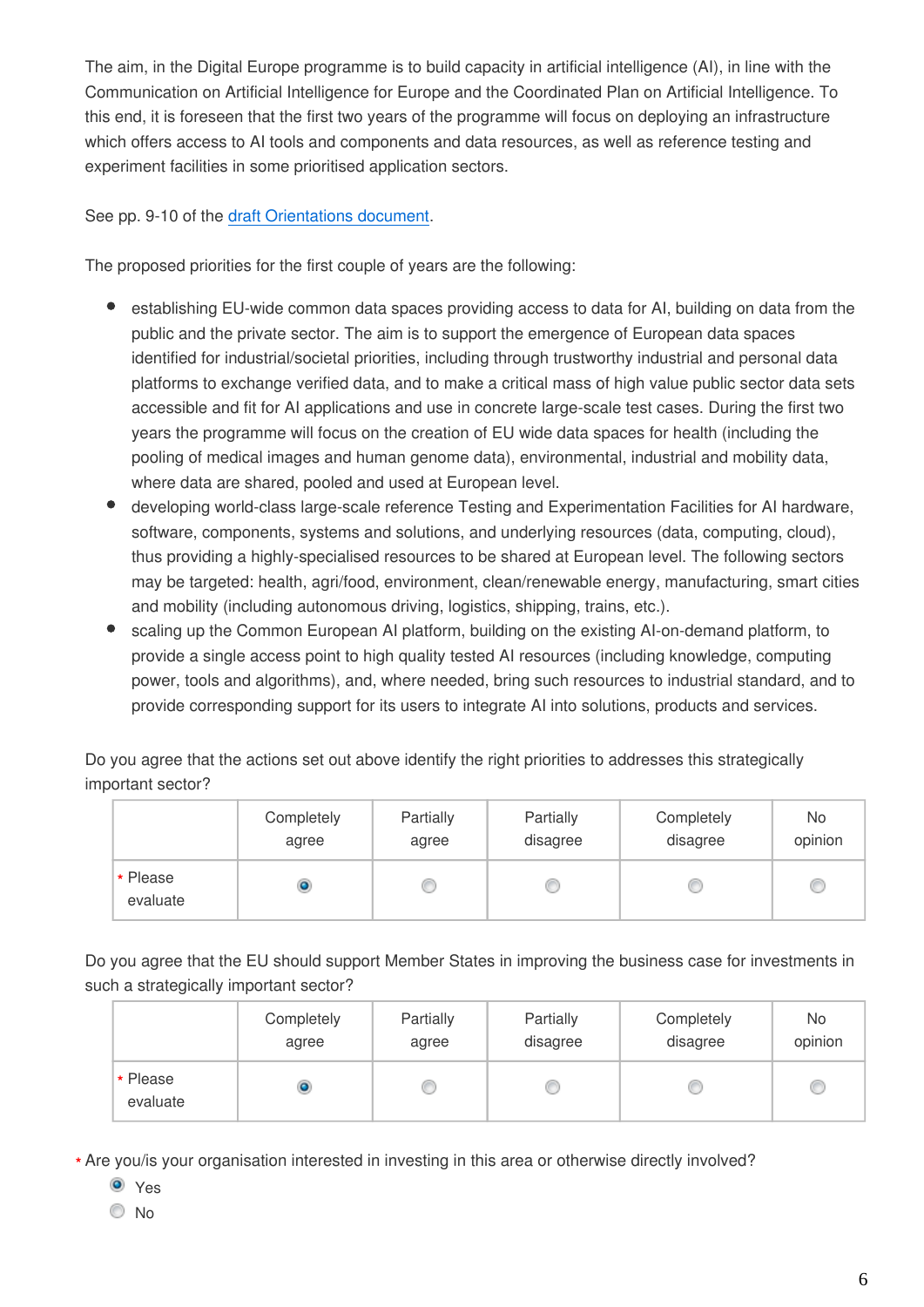In which sectors would the establishment of European common data spaces to access/pool data have the highest impact?

*at most 3 choice(s)*

- $\triangledown$  Health and care
- Agri-food
- **Environment/climate**
- **Clean/renewable energy**
- $\Box$  Industry/manufacturing
- $\blacksquare$  Transport/mobility
- $\Box$  Other (please specify)

In which application sector would world-class large-scale reference Testing and Experimentation Facilities have the highest impact?

*at most 3 choice(s)*

- $\triangledown$  Health and care
- Agri-food
- $\nabla$  Environment/climate
- **Clean/renewable energy**
- $\Box$  Industry/manufacturing
- $\blacksquare$  Transport/mobility
- $\Box$  Other (please specify)

Specifically concerning the Testing and Experimentation Facilities, in which sector would you/your organisation be interested to participate?

*at most 3 choice(s)*

- $\blacksquare$  Health and care
- Agri-food
- **Environment/climate**
- Clean/renewable energy
- $\Box$  Industry/manufacturing
- $\blacksquare$  Transport/mobility
- Other (please specify)

What would be your main interest in participating in the activities related to Testing and Experimentation Facilities?

- $\blacksquare$  Using the facility to test your technology
- Exploiting the results for integration in your products, processes or services
- $\Box$  Providing/operating the facility
- $\triangledown$  Other (please specify)

#### If other, please explain

end-user engagement - frontline staff need to formulate the end-user requirements, otherwise the tools developed will not be used! EU projects stop, and then nothing happens! to avoid this, the nurses need to be engaged!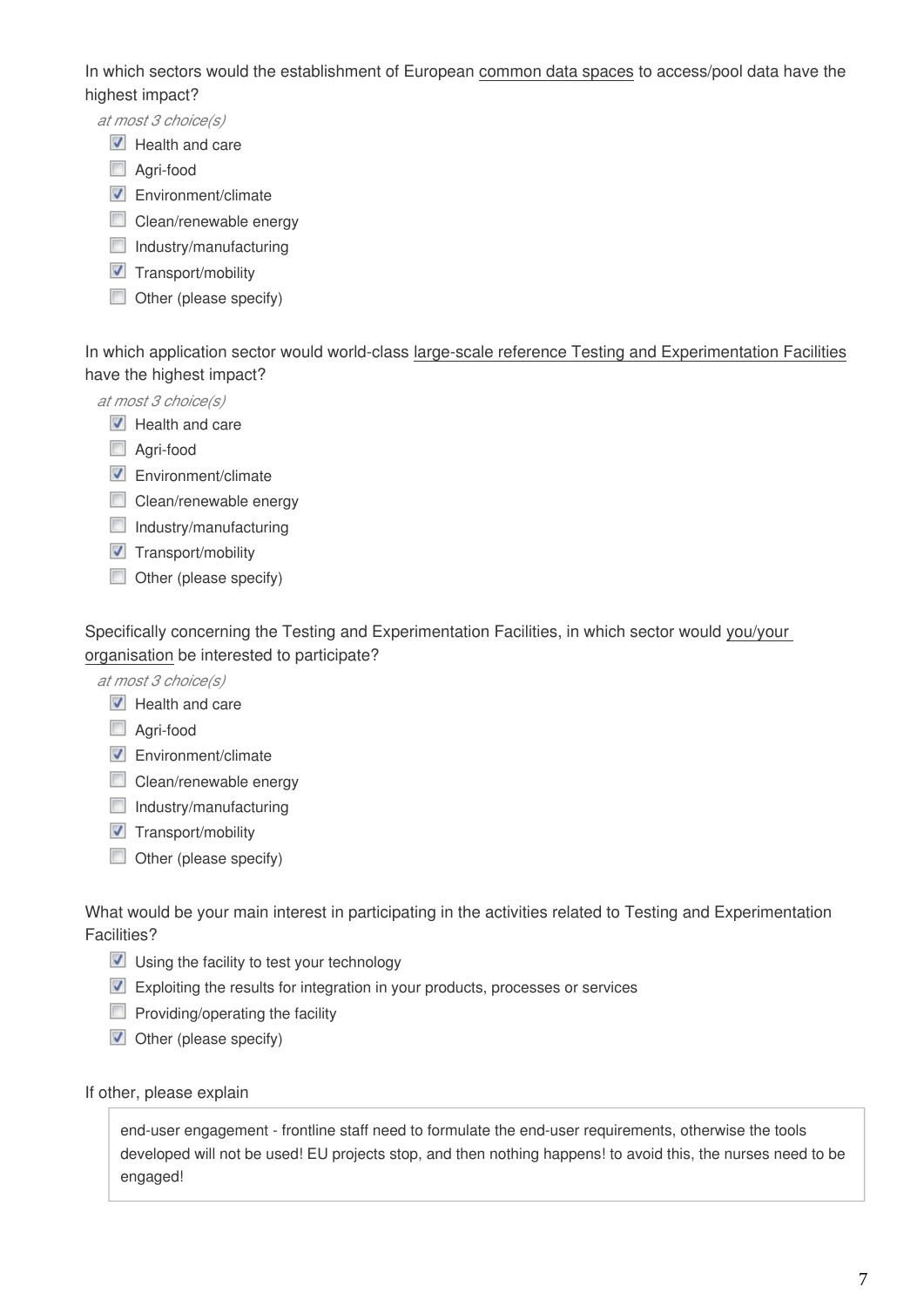What resources/services should the Common European AI platform offer to maximise the added value to its users (and optimise the use of AI resources "made in Europe")?

- Access to software tools or solutions offered by the platform
- **E** Access to infrastructure and technical support for prototyping and testing
- Access to expertise (technical and other) to help assessing the added value if AI in your context
- $\blacksquare$  Access to data
- Offer a "market place" single access to all AI resources in Europe
- $\blacksquare$  Other, please explain

If other, please explain

support to frontline engagement and frontline testing and deployment! Recourses need to be allocated to those frontline workers deploying the tools/systems!

What would be your offer to/ need from this platform?

- Using the platform to distribute the tools/solutions you have developed (does not have to be for free)
- $\blacksquare$  Using the tools made available via the platform
- $\triangledown$  Using expertise offered by the platform
- $\triangledown$  Other, please explain
- **None**

If other, please explain

Inform EFN members about the objectives and expected outcomes and engage frontline in building and deploying the systems. IMPLEMENTATION is key and resources need to be allocated to make it happen frontline.

### **Cybersecurity**

The digital era is creating numerous new opportunities for the economy and society. But, at the same time, it introduces new challenges. Cyber-incidents and cyber-attacks cause the loss of billions of euros every year. Cybersecurity, trust and privacy are the foundations of a prosperous European Digital Single Market.

The European Union works on a number of fronts to promote cyber resilience across the European Union. Establishing a Network of Cybersecurity National Centres with a new European Cybersecurity Industrial, Technology and Research Competence Centre lies at the heart of this process.

Actions in the Digital Europe programme addressing cybersecurity aim to reinforce European strategic autonomy in this area by strengthening the cyber resilience of essential services in the Digital Single Market and by creating a strong, innovative and autonomous European industry.

See pp. 11-12 of the [draft Orientations document.](https://ec.europa.eu/newsroom/dae/document.cfm?doc_id=61102)

The proposed priorities in the first two years will focus on: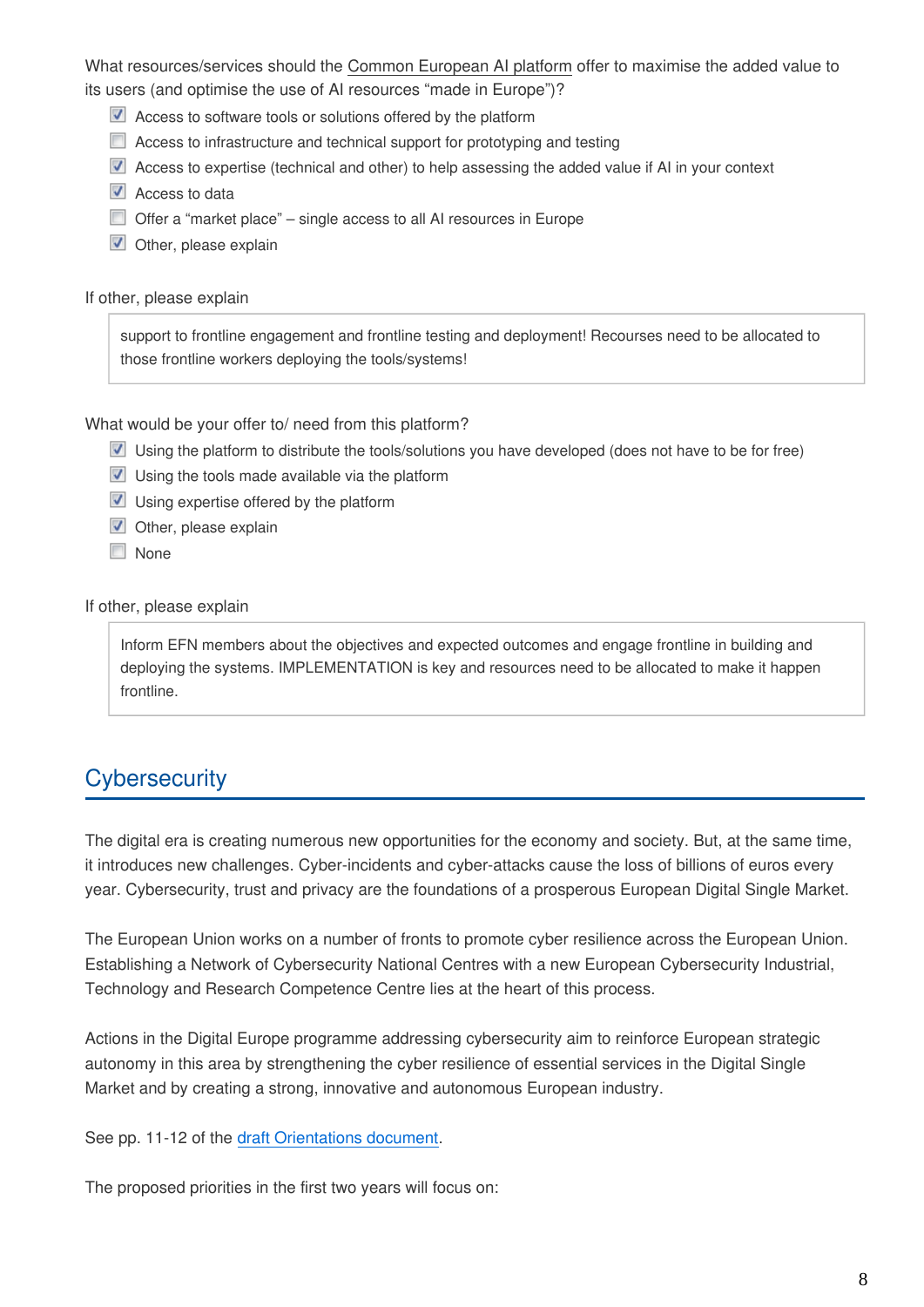- Quantum Communication Infrastructure: starting the large-scale deployment for an infrastructure which will offer high security in critical communications.
- Certification: contributing to the implementation of the regulation ["EU Cybersecurity Act](https://eur-lex.europa.eu/eli/reg/2019/881/oj)", notably by supporting enabling infrastructure for security certification, the adoption of those certification schemes [\(focusing first on 5G infrastructures](https://www.droit-technologie.org/wp-content/uploads/2019/03/reco.pdf)) and through awareness-raising activities.
- Cyber Threat Information Network: deploying through key cyber ranges, with Member States and industry, the European cyber threat information network needed at national and at industrial levels, by the creation of federated interconnected data repositories (e.g. vulnerabilities, intelligence); by supporting testbeds where ICT equipment and services will be assessed; by providing AI tools (e.g. for data analytics, for augmenting self-healing), by supporting trainings and skill development.
- Continuation of the support for the implementation of NIS directive through capacity building and the enhancement of cross-border cooperation on cybersecurity at technical, operational and strategic levels among Member State bodies and among industry stakeholders, including Information Sharing and Analysis Centres (ISACs).
- $\bullet$ Cybersecurity Competence Centre Network (CCCN): deploying the [competence centre network](https://ec.europa.eu/commission/sites/beta-political/files/soteu2018-cybersecurity-centres-regulation-630_en.pdf) with Member States.
- Market uptake of innovative solutions: widening the deployment of cybersecurity tools and strengthening EU industrial capacity in cybersecurity, inter alia by supporting faster validation and take-up of new research/innovations, and supporting EU supply chain providers from critical sectors.

Cybersecurity both underpins the security of AI tools and high performance computing infrastructures supported under other parts of the programme, and relies on them for the development of its own solutions (e.g. by testing against attacks run on high performance computing machines). A key activity will also be the creation in coordination with activities under the advanced digital skills pillar of the programme, of the specific skill sets needed by professionals.

Do you agree that the actions set out above identify the right priorities to address this strategically important sector?

|                      | Completely | Partially | Partially | Completely | No      |
|----------------------|------------|-----------|-----------|------------|---------|
|                      | agree      | agree     | disagree  | disagree   | opinion |
| * Please<br>evaluate |            |           | w         |            | C       |

Do you agree that the EU should support Member States in improving the business case for investments in such digital infrastructure deployments?

|                      | Completely | Partially | Partially | Completely | No      |
|----------------------|------------|-----------|-----------|------------|---------|
|                      | agree      | agree     | disagree  | disagree   | opinion |
| * Please<br>evaluate |            |           |           |            | C       |

Are you/is your organisation interested in investing in this area or otherwise directly involved? **\***

- **O** Yes
- No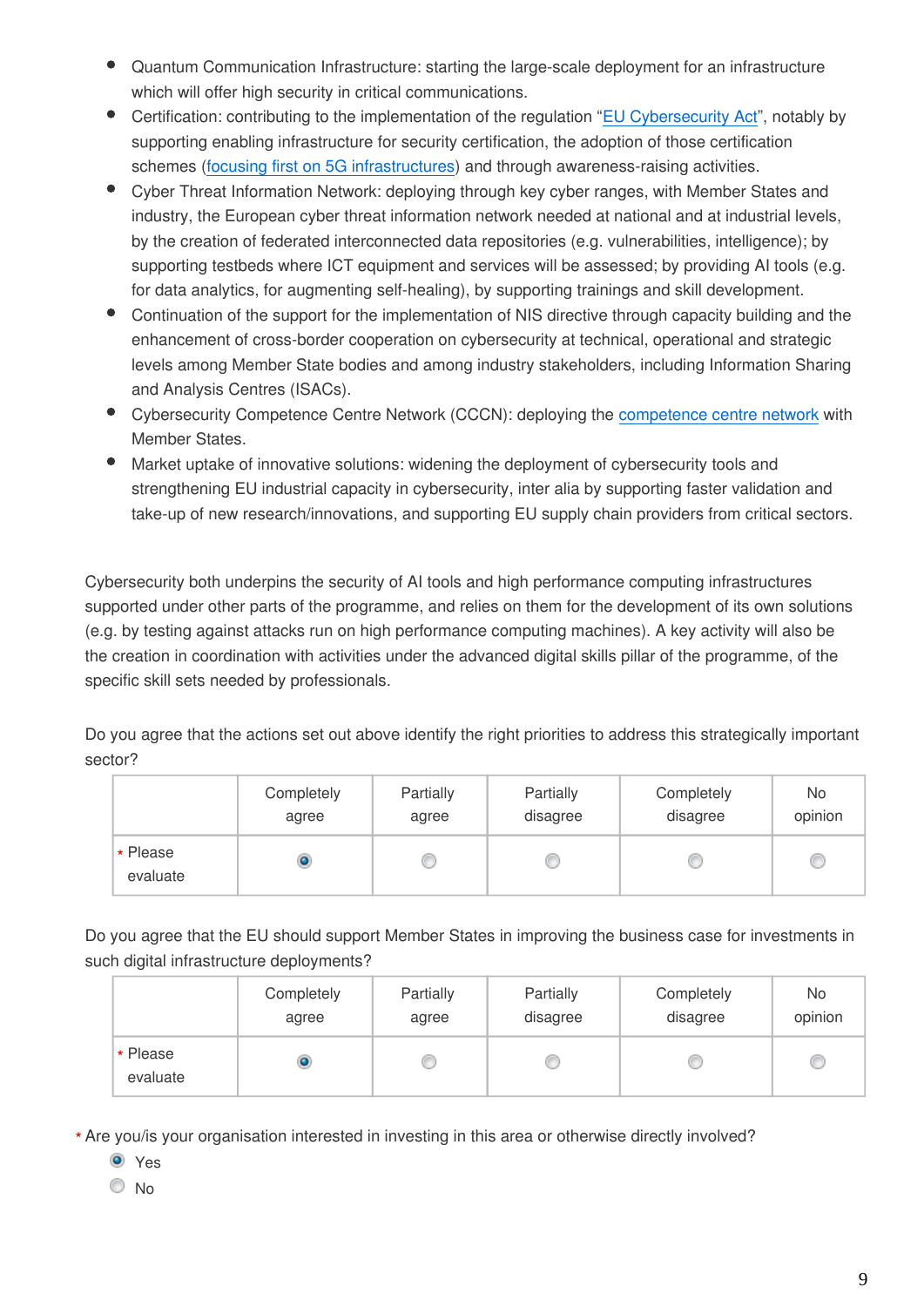Which of the proposed areas of intervention would be of interest to you/your organisation?

- Quantum computing infrastructure
- Certification
- **V** Cyber threat information network
- $\blacksquare$  Implementation of the NIS Directive
- $\blacksquare$  Market uptake
- **V** Other, please explain

#### If other, please explain

nurses are 24h on 24h, 7 on 7 days in the continuity of care and need data at their finger tips to plan and provide high quality and safe services. When it comes to cybersecurity, nurses are confronted immediately and will need to find immediately solutions, especially in healthcare.

## Advanced Digital Skills

Gains from investment in the new capacities will not materialise if there are not enough people able to use and deploy them. Currently, the EU is facing a systemic digital skills gap, in particular when it comes to the most specialised digital skills. As highlighted in the mid-term review on the implementation of the Digital Single Market Strategy, over the past 10 years, employment of ICT specialists in the EU has grown by around 2 million, but 53% of companies looking to take on new ICT staff struggled to do so in 2018 (Source: Eurostat). In addition, the offer of specialised education in digital technologies seems to be concentrated only in some geographical areas and sometimes not reflecting the latest technological developments ([JRC 2019](https://publications.europa.eu/en/publication-detail/-/publication/5804d5e5-4b8b-11e9-a8ed-01aa75ed71a1/language-en/format-PDF/source-96616385)).

Actions under this objective aim at addressing the shortages of digital experts in the EU in particular in the fields of artificial intelligence, high performance computing and cybersecurity.

See pp. 12-14 of the [draft Orientations document.](https://ec.europa.eu/newsroom/dae/document.cfm?doc_id=61102)

It is proposed that the programme will, in the first two years, focus on (1) setting up highly specialised Masters programmes or modules, as well as the reinforcing existing ones through the establishment of consortia of higher education institutions working alongside excellence centres and industry participants; (2) the design and delivery of short-term training courses in the advanced technologies for both people already in employment and those unemployed and (3) the provision of job placements in companies or research centres, in particular to students and graduates, to acquire the necessary advanced digital skills needed for the deployment of the above advanced technologies.

Do you agree that the EU should support Member States in improving the advanced digital skills necessary to operate the up-to-date digital infrastructures?

|                      | Completely | Partially | Partially | Completely | No.     |
|----------------------|------------|-----------|-----------|------------|---------|
|                      | agree      | agree     | disagree  | disagree   | opinion |
| * Please<br>evaluate |            |           |           |            | c       |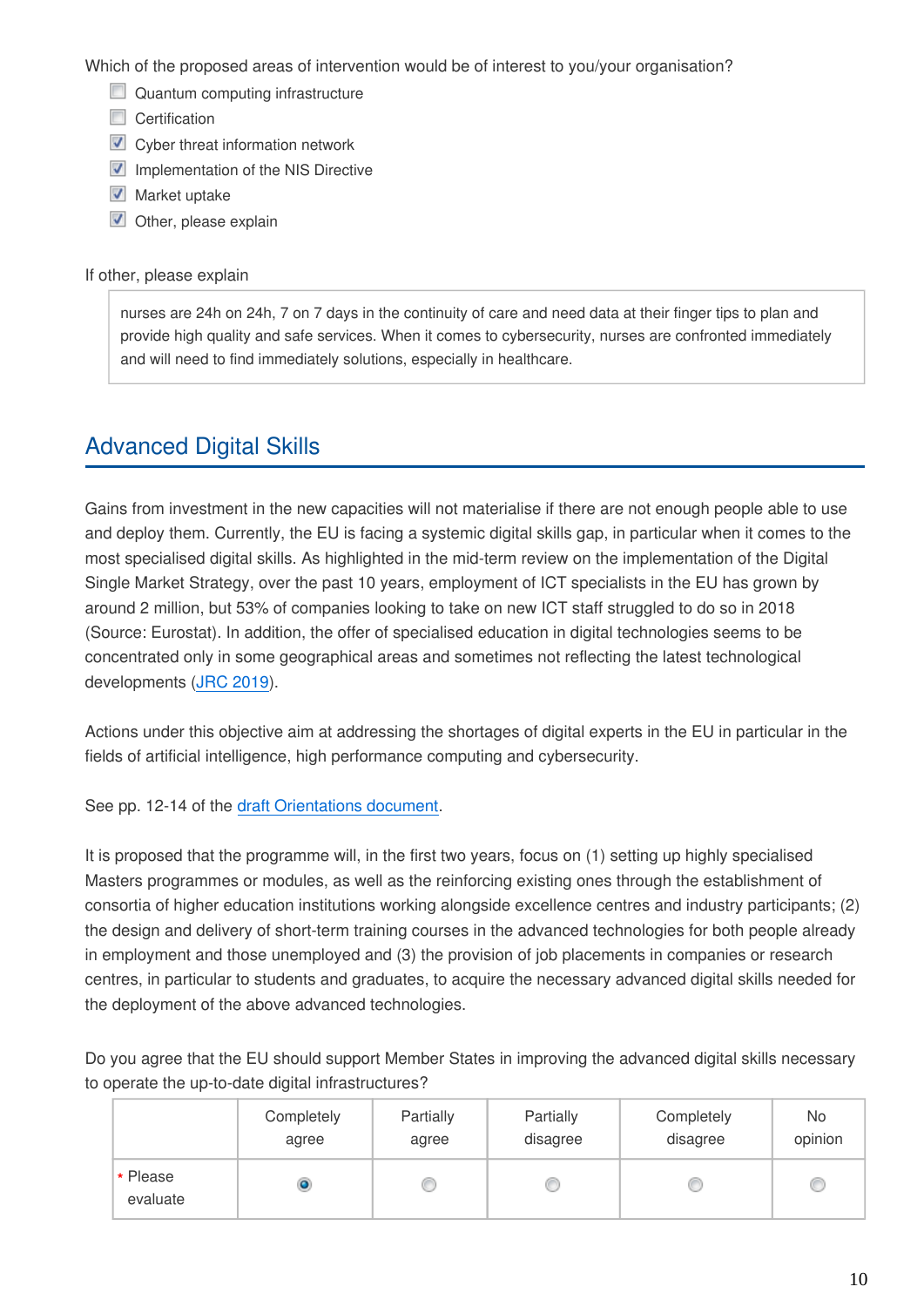Are you/is your organisation interested in investing in this area or otherwise directly involved? **\***

Yes

© No

Does your organisation provide specialised training courses in artificial intelligence, high-performance computing, cybersecurity or blockchain?

- **O** Yes
- O No

If yes, are these courses organised in cooperation with:

- Other training providers
- Relevant research centres
- **Private companies making use of these technologies**
- **V** Other

How many people attend the training activities on average per year?

- C Less than 50
- Between 50 and 100
- Between 100 and 500
- $\bullet$  More than 500
- $\circ$  It is a new activity

Is your organization making use of any testing facility for training purposes?

- **O** Yes
- $\odot$  No

What is the duration of the course?

- $\circledcirc$  More than 1 year
- Exactly 1 year
- **Between 6 months and 1 year**
- **Q** Less than 6 months

At the end of the course

- A degree is delivered
- A certification of attendance is delivered as it is a non-degree awarding course
- Neither a degree nor a certificate of attendance is delivered

### Digital Innovation Hubs

For Europe to remain competitive internationally, its companies and public administrations must be able to benefit from digital opportunities. This will lead to higher value products and smarter processes. The digital revolution brings opportunities for many actors, but many of them still find it difficult to know in which technologies to invest and how to secure financing for their digital transformation. The hubs funded under the Digital Europe Programme, the *European Digital Innovation Hubs* (DIH), can help ensure that every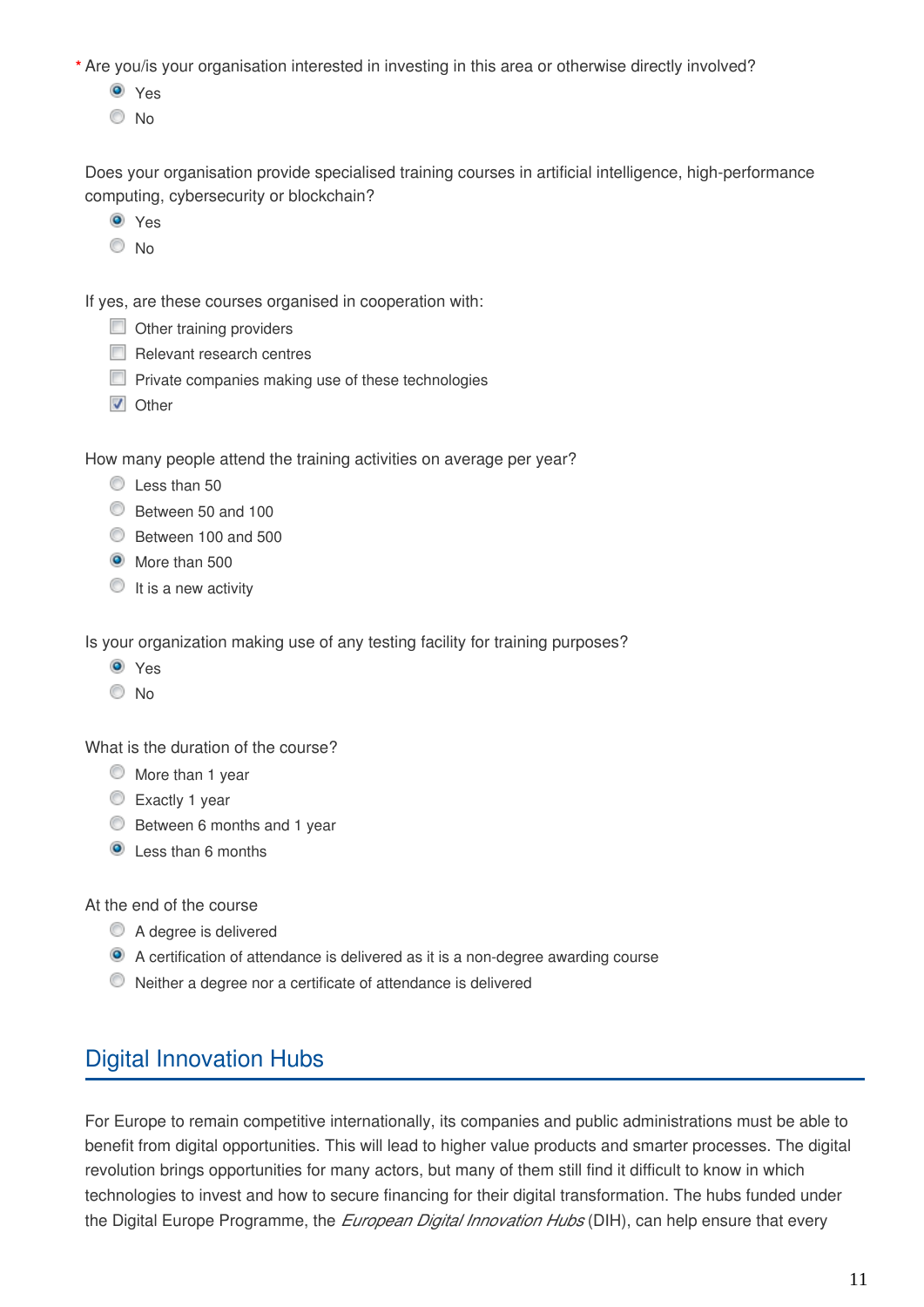company and public administration, small or large, high-tech or not, can grasp the digital opportunities.

DIHs offer access to technology-testing, financing advice, market intelligence and networking opportunities. The Digital Europe programme will co-invest, together with Member States, in capacity building for a select number of DIHs to help the digital transformation of SMEs and public sector organisations on a large scale. While Member States' investments in DIHs – supported through national, regional or European Regional Development Funds - would focus on local activities of a hub, the Digital Europe Programme would focus on trans-national activities of European added value. EU funding would allow for example to enhance their capacity to serve more than one country and to export a DIH's excellence and to ensure that the capacities that have been build up for HPC, AI, cybersecurity, advanced digital skills are being diffused across the whole economy everywhere in Europe.

See pp. 14-16 of the [draft Orientations document.](https://ec.europa.eu/newsroom/dae/document.cfm?doc_id=61102)

It is proposed that over the first two years the programme will setup an initial network of European DIHs and the early stages of the network's expansion. Beyond the geographical coverage (at least one European DIH per Member State from the start, aiming ultimately at one hub per NUTS2 region in subsequent years), the ambition is to support the highest quality hubs. Each DIH will have a specialisation, which can be build up over time, and which should ensure the future strengths of the region's industry and public sector, e.g. precision agriculture, smart manufacturing, smart government, … by combining AI, HPC or cybersecurity and promising application areas, e.g. in smart specialisation priorities. Some of these hubs may focus at health and care, smart and sustainable cities and communities, agrifood or blockchain. The Digital Europe programme will also support the networking of the European Digital Innovation Hubs amongst themselves to transfer expertise between regions and to be able to provide expertise not locally available.

Do you agree that it is strategically important to have a well-connected network of regional hubs to support SMEs and local administrations in their digital transition?

|                      | Completely | Partially | Partially | Completely | No      |
|----------------------|------------|-----------|-----------|------------|---------|
|                      | agree      | agree     | disagree  | disagree   | opinion |
| * Please<br>evaluate |            |           |           |            | C       |

Do you agree that the EU should support Digital Innovation Hubs to help SMEs and local administrations in their digital transition?

|                      | Completely | Partially | Partially | Completely | No      |
|----------------------|------------|-----------|-----------|------------|---------|
|                      | agree      | agree     | disagree  | disagree   | opinion |
| * Please<br>evaluate |            |           |           |            | C       |

Are you/is your organisation interested in investing in this area or otherwise directly involved? **\***

- **O** Yes
- $\odot$  No

What aspects of the DIH capacity need to be supported the most and how should the programme address these?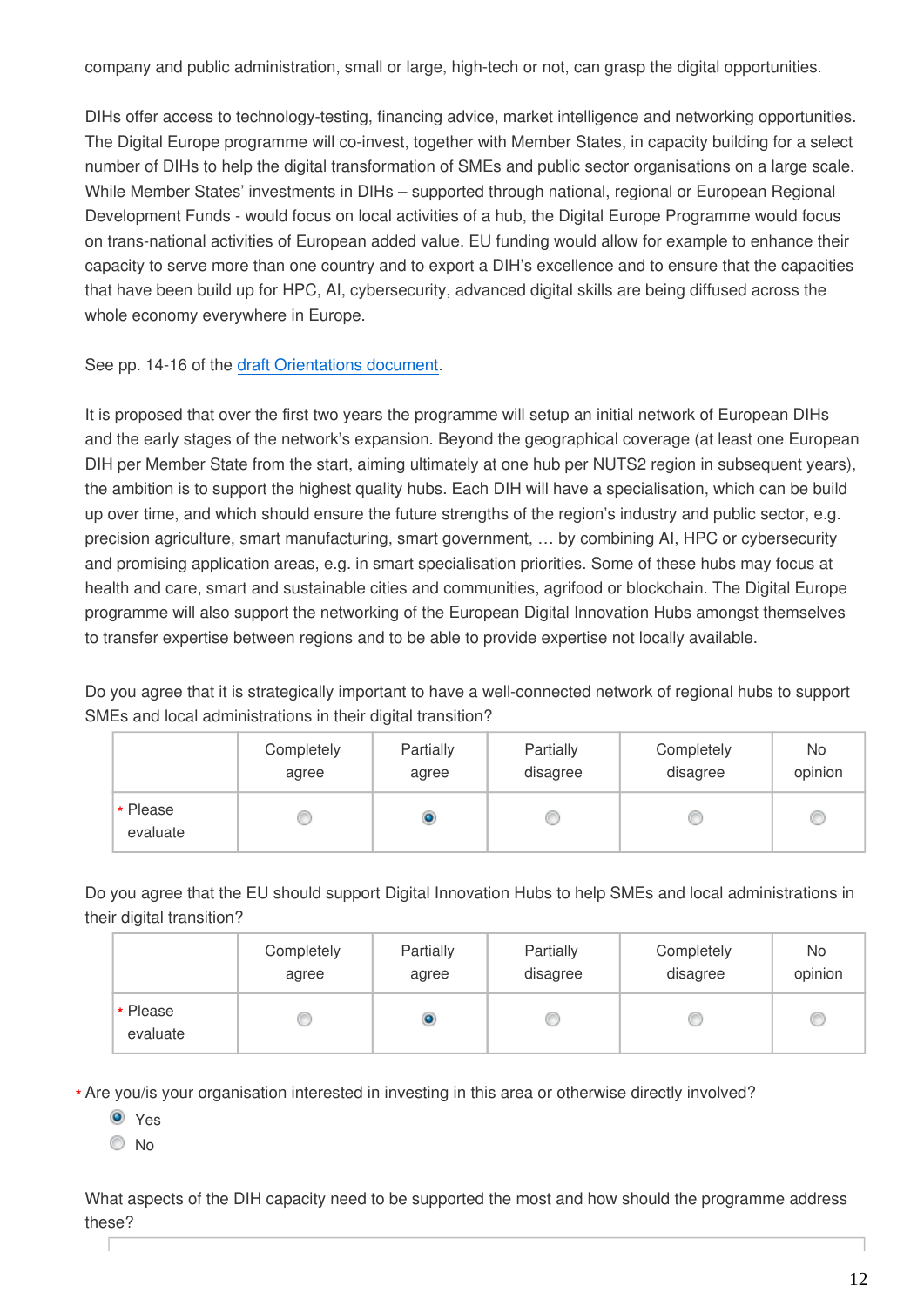How should the programme incentivise collaboration between DIHs in order to strengthen the European network of DIHs?

EFN members can develop such DIH and linked at EU level by EFN, to reach 3 million citizens! 3 million nurses in the EU and 6 million in Europe!

### **Areas and sectors for high impact deployments**

Europe needs to provide a simpler and faster way to deliver public services no matter where people are travelling or living in the EU. This involves employing digital solutions, notably in areas where there is a clear European benefit in scale and cross border access.

The proposal for the first two years will focus on projects with high transformative impact in key areas of public interest. Building on investment made in digital service infrastructures under the current CEF Telecom programme and interoperable solutions under ISA² programme, Digital Europe aims to rapidly scale up pan-European investments in interoperable and interconnected digital services, ensuring that the benefits of new technologies are taken up in key services of public interest across the EU economy.

### High impact deployments

See pp. 16-28 of the [draft Orientations document.](https://ec.europa.eu/newsroom/dae/document.cfm?doc_id=61102)

**Digital for a clean planet**: actions aim at 'greening' the ICT sector, namely by improving the energy efficiency as well as reparability, lifespan and recycling (circularity) of ICT products and services in order to minimize the unwanted side effects of digitalisation and to contribute positively overall to environmental goals, in particular to climate and circular economy. They will focus on common and open environment data spaces, on industrial pilots to test full reverse-flow industrial systems, from the finished products to modules, components and raw materials in the area of ICT goods and on building trust and innovation for/in green digital products and services (including standards and applications).

How important do you consider EU support for digital technologies and their use to have a clean planet?

|                      | Very<br>important | Important | Moderately<br>important | Not very<br>important | Not at all<br>important | No.<br>opinion |
|----------------------|-------------------|-----------|-------------------------|-----------------------|-------------------------|----------------|
| * Please<br>evaluate | O                 |           |                         |                       |                         |                |

**Clean, sustainable and smart communities and mobility**: actions aim at large scale deployment of open, interoperable and trustworthy cross-sectorial urban digital platforms & AI driven services and crossborder Mobility as a Service; support actions to innovative SMEs and start-ups; and development of new business models and shared practices including political engagement and user acceptance.

How important do you consider EU support for clean, sustainable and smart communities and mobility?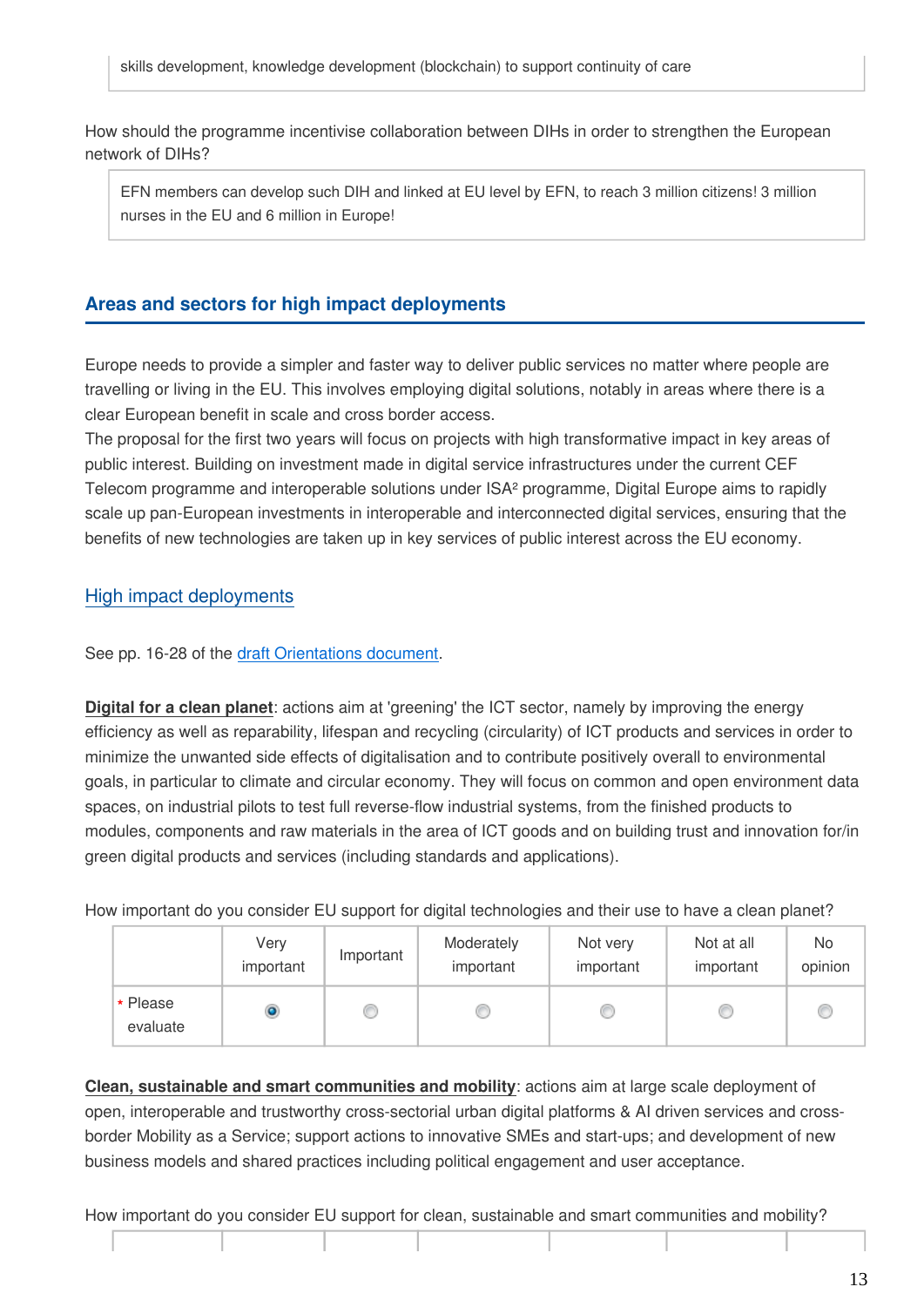|                      | Very<br>important | Important | Moderately<br>important | Not very<br>important | Not at all<br>important | No<br>opinion |
|----------------------|-------------------|-----------|-------------------------|-----------------------|-------------------------|---------------|
| * Please<br>evaluate | ۱                 |           |                         |                       |                         | Œ             |

**Digital transformation of agri-food**: actions aims at accelerating the deployment of digital solutions in the agri-food sector and will focus on setting up large-scale reference experimentation and testing facilities, allowing technology providers to test their technologies in real environments, and networking agri-food digital innovation hubs building on the existing related hubs.

How important do you consider EU support for the digital transformation of the agri-food?

|                      | Very<br>important | Important | Moderately<br>important | Not very<br>important | Not at all<br>important | No<br>opinion |
|----------------------|-------------------|-----------|-------------------------|-----------------------|-------------------------|---------------|
| * Please<br>evaluate |                   |           |                         |                       |                         |               |

**Digital transformation for better and sustainable health and care**: actions aim to improve the efficiency and quality of health and care systems by accelerating and scaling-up the integration of new digital solutions. A key goal is the development of a European health data space. It builds on existing actions for cross-border interoperability of electronic health records and other relevant datasets, through setting up the infrastructure, fostering consensus on common standards, and building on initiatives in Member States and regions. It also entails fostering a European approach to accessing health data sets, setting up testing and experimentation platforms and training of health and care professionals that will enable the development, testing and deployment of innovative data-driven tools and services based on technologies like AI and data analytics, taking advantage of advanced computing and of federated cloud services for faster data processing.

How important do you consider EU support for the digital transformation of health and care?

|                      | Very<br>important | Important | Moderately<br>important | Not very<br>important | Not at all<br>important | No<br>opinion |
|----------------------|-------------------|-----------|-------------------------|-----------------------|-------------------------|---------------|
| * Please<br>evaluate | ۱                 |           |                         |                       |                         |               |

**Citizen-centric digital public services**: the programme will support European public administrations by:

- providing a Digital Transformation Platform Ecosystem to support the interoperability of data and services across borders and across domains;
- developing the technical specifications and supporting the infrastructures to realise the once-only principle across borders;
- providing an interoperability incubator infrastructure to support innovative GovTech services

The proposed ecosystem will build on the the [Connecting Europe Facility \(CEF\) Building Blocks,](https://ec.europa.eu/cefdigital/wiki/display/CEFDIGITAL/Building+Blocks) ISA<sup>2</sup> and the [European Open Data Portal.](https://data.europa.eu/euodp/en/home)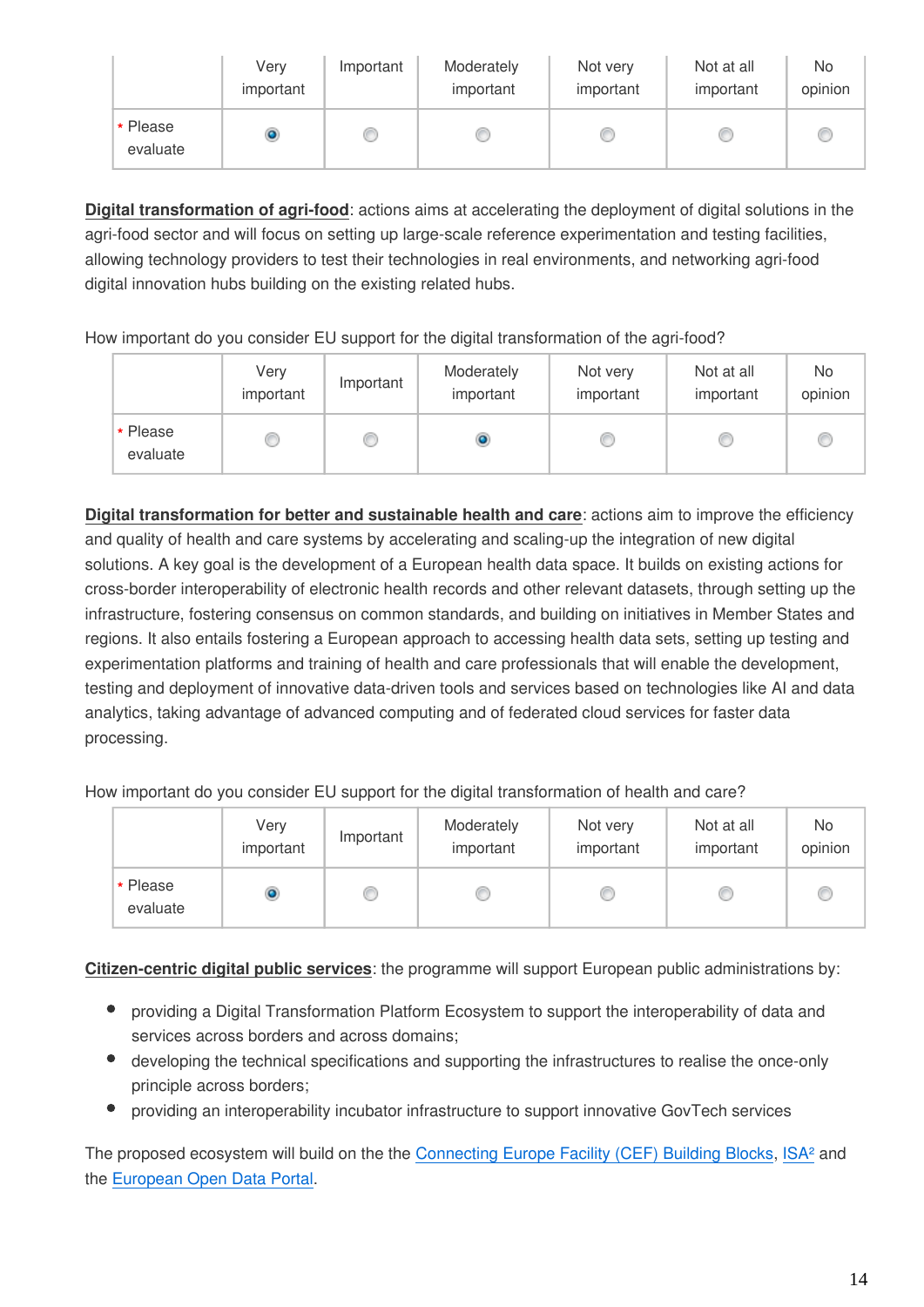How important do you consider EU support for the digital transformation of public services, in particular for their cross-border interoperability and for the realisation of the once-only principle?

|                      | Very<br>important | Important | Moderately<br>important | Not very<br>important | Not at all<br>important | No.<br>opinion |
|----------------------|-------------------|-----------|-------------------------|-----------------------|-------------------------|----------------|
| * Please<br>evaluate | ۱                 |           |                         |                       |                         |                |

**Justice**: the programme will provide support to continue to operate, maintain and expand the already established digital service infrastructures: the Online Dispute Resolution system, the Business Registers Interconnection Systems, and the [eJustice portal](https://e-justice.europa.eu/home.do?action=home&plang=en). In addition, innovative solutions in the field of justice will be piloted in the framework of the interoperability incubator. Applications in the justice field may also serve as use cases for innovative technologies, such as AI and blockchain.

How important do you consider EU support for the digitalisation of justice related activities?

|                      | Very<br>important | Important | Moderately<br>important | Not very<br>important | Not at all<br>important | No<br>opinion |
|----------------------|-------------------|-----------|-------------------------|-----------------------|-------------------------|---------------|
| * Please<br>evaluate |                   | ۱         |                         |                       |                         |               |

**Security**: the programme will provide support to the deployment of digital tools for use by competent authorities in charge of public order and security (law enforcement, border and coast guards, customs, first responders). In particular, it will support the use of AI for the analysis of large amount of data for law enforcement purposes and on the creation of data spaces for training and testing. Given the sensitivity of the security domain and the need to ensure the societal acceptance of the final tools, potential ethical and legal implications will be adequately addressed.

How important do you consider EU support for the digitalisation of Security related activities?

|                      | Very<br>important | Important | Moderately<br>important | Not very<br>important | Not at all<br>important | No<br>opinion |
|----------------------|-------------------|-----------|-------------------------|-----------------------|-------------------------|---------------|
| * Please<br>evaluate | ۱                 |           |                         |                       |                         |               |

**Digital cultural heritage** : actions aim at supporting the i) advanced digitisation of cultural assets in adopting, making use of innovative use of digital technologies in the cultural heritage domain but also in helping them to upskill. The cultural heritage sector requires very specific skills in terms of technique of digitisation, as each object is unique and widely vary in size, scope and material ; and ii) the [Europeana i](https://www.europeana.eu)niti ative to act as a catalyst and innovator for cultural heritage institutions, supporting EU Member States to address challenges faced in the digital transformation of access to culture. Europeana will also act as a showcase for leveraging digital opportunities to maximise the impact of cultural heritage institutions' activities and outreach.

How important do you consider EU support for the digital transformation of cultural heritage institutions?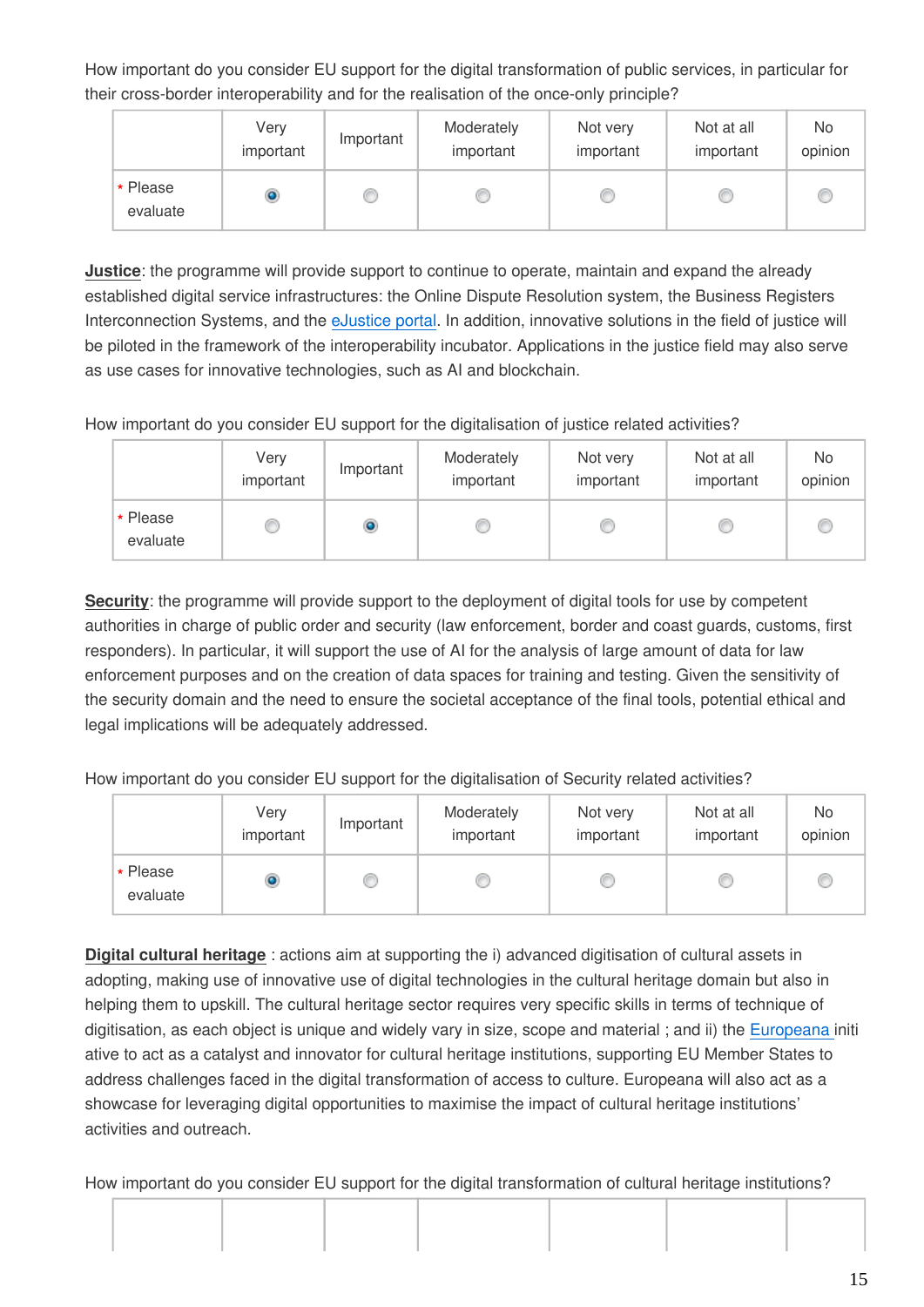|                      | Very<br>important | Important | Moderately<br>important | Not very<br>important | Not at all<br>important | No<br>opinion |
|----------------------|-------------------|-----------|-------------------------|-----------------------|-------------------------|---------------|
| * Please<br>evaluate |                   |           |                         |                       |                         |               |

**Blockchain**: activities will focus on the further development and deployment of the European Blockchain Services Infrastructure (EBSI) in cooperation with countries which are member of the European Blockchain Partnership. EBSI concerns both the applications (use cases) and the infrastructure underpinning them. EBSI should address mainly cross border public services in first steps, but it should also support services concerning public and private organisations (such as new identification services based on blockchain, Know your Customer – KYC, etc).

How important do you consider EU support for the deployment and uptake of blockchain?

|                      | Very<br>important | Important | Moderately<br>important | Not very<br>important | Not at all<br>important | No<br>opinion |
|----------------------|-------------------|-----------|-------------------------|-----------------------|-------------------------|---------------|
| r Please<br>evaluate | ۰                 |           |                         |                       |                         |               |

**Cloud federation as a Service**: actions aim at deploying a federation of pan-European Cloud Services including data storage and data optimisation services - to be seamlessly used by public administrations and small and medium companies across the whole EU to ultimately enable a swift provision of European services of general interest of both public and economic nature.

How important do you consider EU support for the deployment of a federation of pan-European Cloud Services?

|                      | Very<br>important | Important | Moderately<br>important | Not very<br>important | Not at all<br>important | No<br>opinion |
|----------------------|-------------------|-----------|-------------------------|-----------------------|-------------------------|---------------|
| * Please<br>evaluate | ۱                 |           |                         |                       |                         |               |

### Widening the best use of digital technologies

See pp. 28-30 of the [draft Orientations document.](https://ec.europa.eu/newsroom/dae/document.cfm?doc_id=61102)

**Building trust in the digital transformation**: actions are targeting two groups: minors and citizens getting and sharing news and information online.

Protecting and empowering minors, a particularly vulnerable user group of online content and services, and tackling the online dissemination of child sexual abuse material (CSAM), require continuous action within a multidisciplinary and transnational approach. The proposal is to continue support for the network of Safer Internet Centres in the Member States providing awareness raising activities, helpline counselling for children and hotlines for reporting CSAM.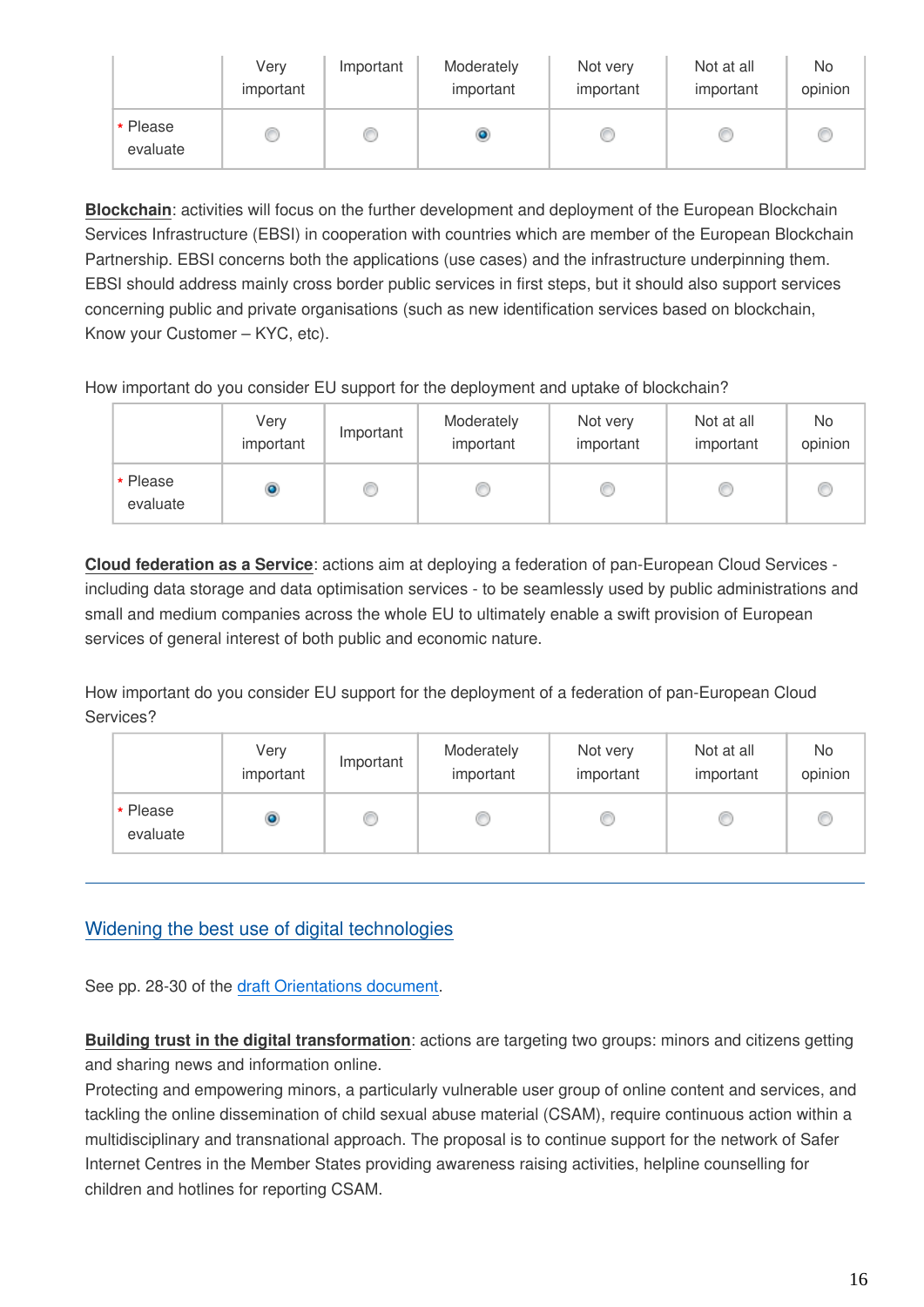As more and more citizens get and share news and information online, online disinformation proliferates, and there is a need for measures aimed at detecting and combatting intentional disinformation spread. Online disinformation will be tackled by the use of new technologies for checking veracity and source of information on the internet, and by networking stakeholders addressing the same issue in Member States so to develop adequate responses to the phenomenon of disinformation that involve the whole media ecosystem.

How important do you consider EU support for a more trustful and safer internet?

|                      | Very<br>important | Important | Moderately<br>important | Not very<br>important | Not at all<br>important | No<br>opinion |
|----------------------|-------------------|-----------|-------------------------|-----------------------|-------------------------|---------------|
| * Please<br>evaluate | O                 |           |                         |                       |                         | œ             |

**Language technologies**: English currently dominates the digital environment, while other EU languages are under-represented. This gives rise to economic, social and cultural barriers. To ensure that latest technologies are available across all EU languages so as to provide all EU citizens with access to online content and services in their language and all SMEs with latest technologies tuned to their needs, this action will support localisation and deployment of language technologies such as automatic translation, subtitling or text analytics across Europe.

How important do you consider EU support for bringing down language barriers and deploying the latest language technologies?

|                      | Very<br>important | Important | Moderately<br>important | Not very<br>important | Not at all<br>important | <b>No</b><br>opinion |
|----------------------|-------------------|-----------|-------------------------|-----------------------|-------------------------|----------------------|
| * Please<br>evaluate | ۱                 |           |                         |                       |                         |                      |

**Digital transformation of learning and education**: Education is a key investment in Europe's future. Education plays a vital role in boosting growth, innovation and job creation. Europe's education systems need to better prepare students to the requirements of the job market in a context of rapid and profound changes induced by the technological revolution and globalisation. The objective of this action is to include as many schools (primary, secondary, vocational) as possible in large scale actions making use of digital capabilities with the aim of scaling up good practises at European level that have already been proven successful in smaller scale pilots.

How important do you consider EU support for the digital transformation of learning and education?

|                      | Very<br>important | Important | Moderately<br>important | Not very<br>important | Not at all<br>important | No<br>opinion |
|----------------------|-------------------|-----------|-------------------------|-----------------------|-------------------------|---------------|
| * Please<br>evaluate | ۱                 |           |                         |                       |                         |               |

### Additional deployments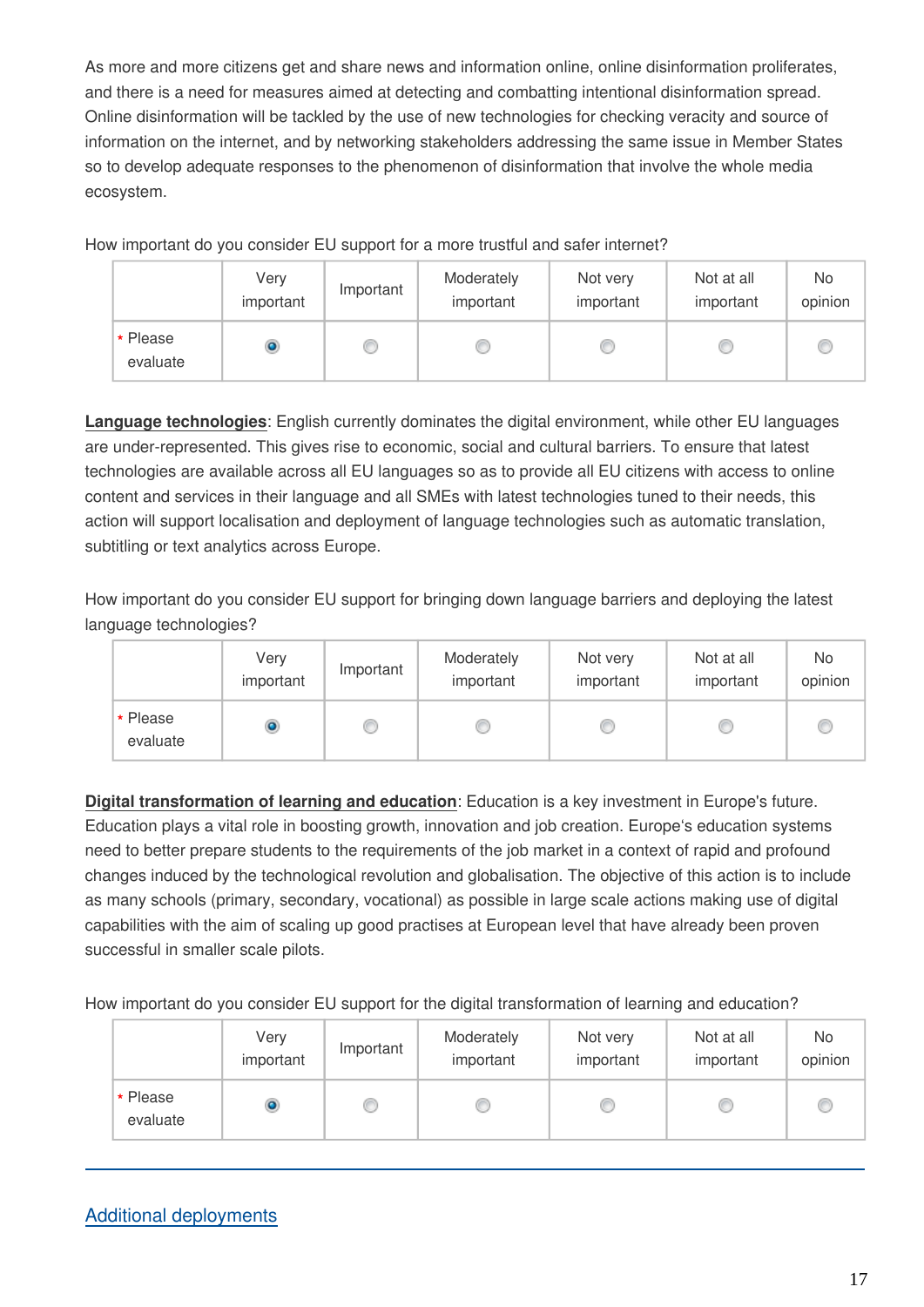In which areas or sectors, not already identified above, would EU investments supporting the digital transformation be necessary, and why?

### Synergies and Implementation

What would be the best way, in your view, to ensure synergies and complementarity with other sources of public funding, whether from Member States and/or EU programmes? Please specify which action you are referring to.

There is a lot of patchwork, reinventing the wheal, again and again. However, there is almost NO implementation when the projects stop! SO end-user engagement and deployment is key. The professional associations need to be involved to make sure frontline gets supported.

Which type of partners/consortium members (e.g. SME, universities, beneficiaries from 3rd countries, etc.) would you need in order to invest / be involved in the chosen action?

The consortia should for sure have the end-user as partner! this is a conditio sine qua non!

For the actions you are most interested in please indicate main activities and the overall project size (in million EUR)?

*5000 character(s) maximum*

upscaling the Digital skills and knowledge of 3 million nurses budget needed is 25 million

Which mechanisms could projects use to incentivise the take-up by different actors, including SMEs, of the capacities provided by the programme?

dialogue between end-user and SME! this leads to return on investment!

What form of financing do you consider adapted to the actions of the draft Orientations indicated in the questions above? Please explain.

lump sum is the easiest as red tape disappears!! this is important for the end-user (as they often have no time) and important for the SME! Creating a few lump sums on the same theme is helpful - these lump sums could be coordinated by EFN, so they all move in the same direction!

In which area of the draft Orientations would you recommend a simplified form of cost reimbursement for grants (e.g. unit costs, lump sums, other)?

- **High Performance Computing**
- **E** Artificial Intelligence
- Cybersecurity
- Advanced Digital Skills
- **European Digital Innovation Hubs**
- $\Box$  High-impact deployments
- $\overline{\mathbf{v}}$